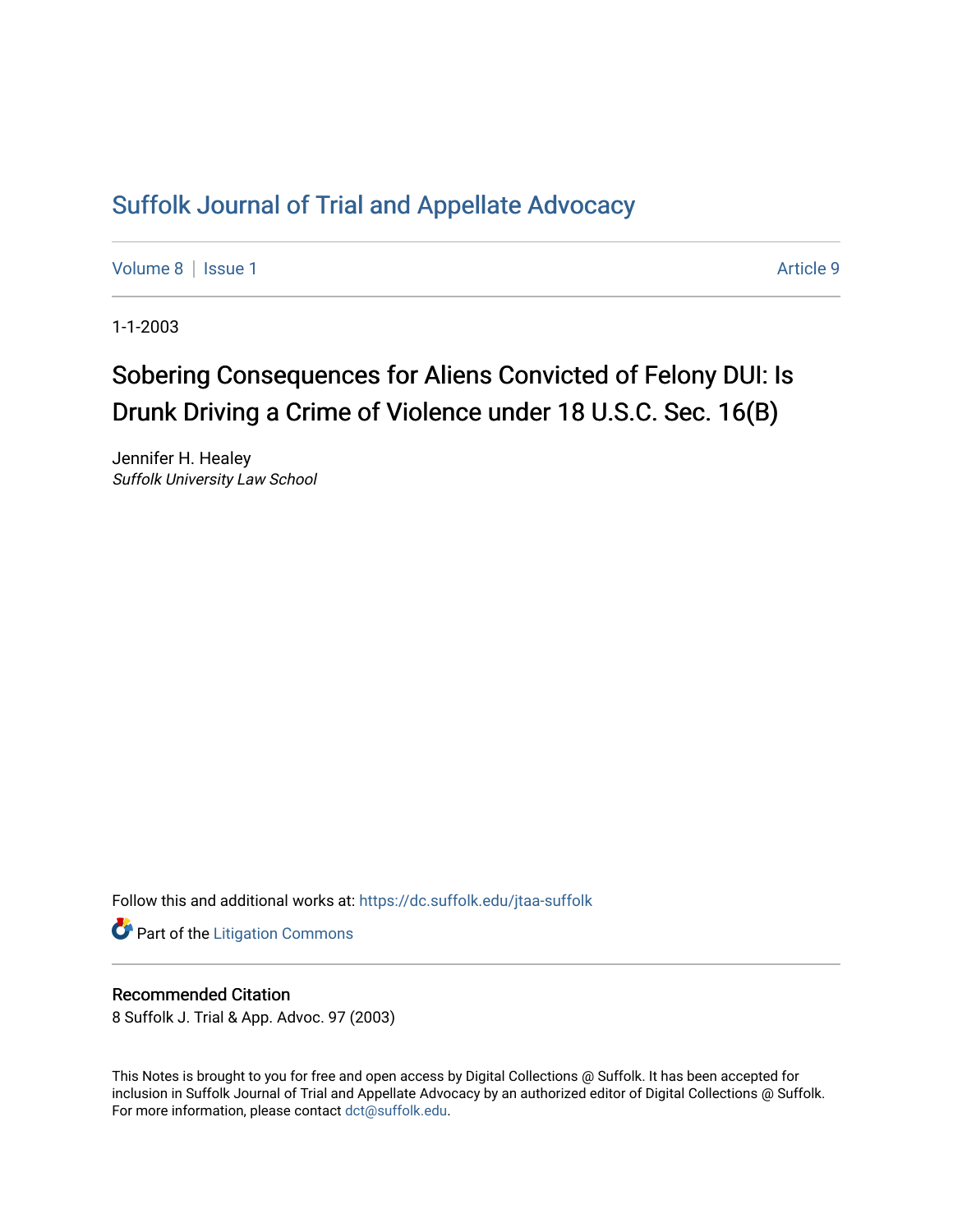# **SOBERING CONSEQUENCES FOR ALIENS CONVICTED OF FELONY DUI: IS DRUNK DRIVING A CRIME OF VIOLENCE UNDER 18 U.S.C. § 16(B)?**

*"It is the* upheaval of *prior norms by a society that has finally recognized that it must change its habits and do whatever is required, whether it means but a small change or a significant one, in order to stop the senseless loss inflicted by drunken drivers."'*

#### **I. INTRODUCTION**

Drinking and driving is a serious offense that poses grave consequences to drivers, victims, and the public at large.<sup>2</sup> Each year in the United States, an estimated half million people are injured in alcoholrelated crashes.<sup>3</sup> Annually, alcohol-related crashes cost the public over 114 billion dollars.4 To combat drunk driving, many states have enacted tough criminal penalties for driving under the influence **(DUI).'** The tougher state laws are designed to deter drunk driving, punish offenders, and gain support for the idea that drinking and driving is socially unacceptable behavior.<sup>6</sup>

**<sup>1</sup>** Kelly v. Gwinnell, 476 A.2d 1219, 1229 (N.J. 1984) (quoting Chief Justice Wilentz).

<sup>2</sup> See Dalton v. Ashcroft, 257 F.3d 200, **208 (2d** Cir. 2001) (discussing consequences of drunk driving). Drinking and driving takes an enormous toll on human life and is a nationwide problem. Id.

<sup>&</sup>lt;sup>3</sup> See Drunk Driving in the United States (providing statistical data on drunk driving from National Highway Traffic Safety Administration), *at* http://www.madd.org/stats/0,1056,3726,00.html (last visited Nov. 1, 2002). An estimated 513,000 people are injured in alcohol-related crashes each year, which is an average of 59 people per hour. *Id.*

See Drunk Driving in the United States (discussing economic impact of alcoholrelated crashes), at http://www.madd.org/stats/0,1056,3726,00.html (last visited Nov. 1,  $2002$ <sub>2</sub>

*<sup>5</sup>* See Lewis R. Katz and Robert D. Sweeney, Jr., Note, Ohio's New Drunk Driving *Law: Halfhearted Experiment in Deterrence,* 34 **CASE** W. RES. LAW REV 239, 241 (discussing how states have addressed problem of drunk driving by amending state statutes). For the purposes of this note, driving under the influence (DUI) and driving while intoxicated (DWI) will be used interchangeably because both terms are used to describe the crime of drinking and driving.

<sup>6</sup>*See* Katz and Sweeney, *supra* note 5, at 242 (detailing purpose of tougher drunk driving laws).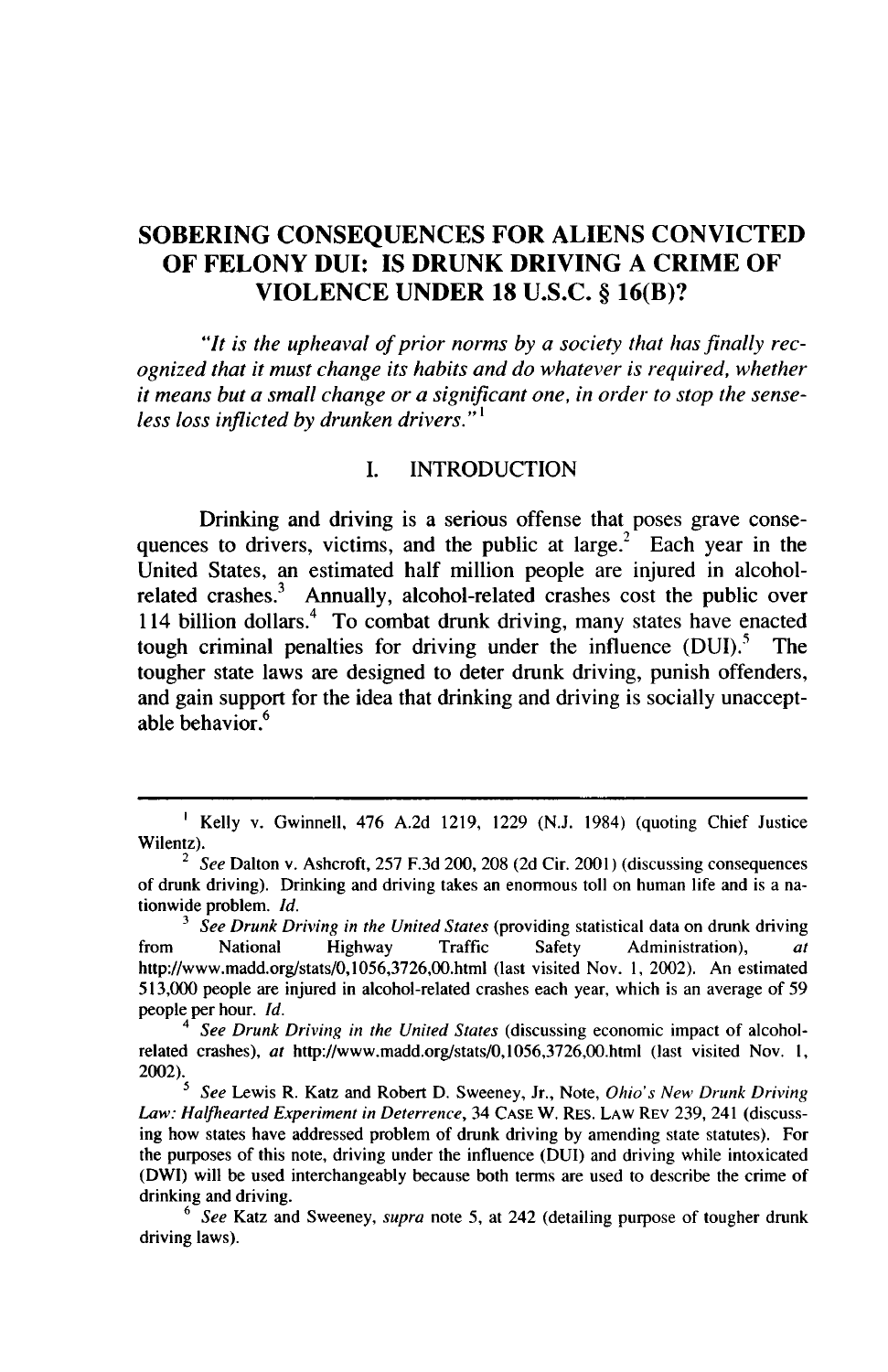Unlike a citizen counterpart, a criminal alien that is convicted of DUI may face the additional punishment of deportation.<sup>7</sup> Varying with jurisdiction, a criminal alien may be deported for his or her **DUI** conviction.<sup>8</sup> The authority to deport criminal aliens convicted of DUI is created under a sub-category of deportable aggravated felonies labeled "crimes of violence." $\mathcal{P}$ 

Currently, a split exists among the United States Circuit Courts of Appeals over whether DUI convictions constitute a "crime of violence," under 18 U.S.C.  $§$  16(b).<sup>10</sup>

This Note asserts that 18 U.S.C. § 16(b) should not be interpreted to include a DUI conviction as a crime of violence. Absent a clear Congressional intent to deport aliens convicted of DUI, the ambiguous statutory language should be construed in favor of the criminal alien because of the severity of deportation. Part II of this Note traces the development of deportation legislation in the United States from early immigration legislation through the most current statutory changes. Part III addresses how 18 U.S.C. § 16(b) is interpreted and discusses the appropriate standard of review to apply and the use of the categorical approach to statutory interpretation. Part IV addresses the circuit split over whether DUI is a crime of violence under 18 U.S.C. § 16(b) and outlines the various methods the United States Courts of Appeals and Board of Immigration Appeals (BIA) use to interpret 18 U.S.C. § 16(b). Finally, Part V proposes a Congressional amendment to specifically classify DUI as a deportable offense because of the severity of the crime. A Congressional amendment is needed

**<sup>7</sup>***See* Daniel M. Kowalski, *A Crime Of Violence: Malum In Magallanes,* 46 Fed. Law. 5, 5 (January, 1999) (indicating that criminal records may be more problematic for non-citizens). A criminal record can "bar an alien from entry, and it can cause an alien to be deported." *Id.* Beginning in 1998, the Immigration and Naturalization Service targeted non-citizen residents with old DUI convictions for deportation. *Id.*

<sup>8</sup>*Compare* Bazan-Reyes v. INS, 256 F.3d 600, 602 (7th Cir. 2001) (ruling DUI conviction not grounds for deportation) *and* United States v. Chapa-Garza, 243 F.3d 921, 928 (5th Cir. 2001) (prohibiting deportation for DUI conviction), *with* Tapia-Garcia v. INS, 237 F.3d 1216, 1223 (10th Cir. 2001) (concluding DUI conviction constitutes permissible grounds for deportation).

**<sup>9</sup>** *See* 8 U.S.C. § 1101 (a)(43)(F) (2001) (defining "crime of violence under 18 U.S.C. § 16 (1998)). A "crime of violence" is defined as: "(a) an offense that has as an element the use, attempted use, or threatened use of physical force against the person or property of another, or (b) any other offense that is a felony and that, by its nature, involves a substantial risk that physical force against the person or property of another may be used in the course of committing the offense. 18 U.S.C. § **16** (1998)."

*<sup>10</sup> See* Montiel-Barraza v. INS, 275 F.3d 1178, 1180 (9th Cir. 2002) (upholding that DUI not crime of violence); Dalton v. Ashcroft, 257 F.3d 200, 208 (2d Cir. 2001) (holding DUI conviction under New York State law does not constitute crime of violence); Bazan-Reyes v. INS, 256 F.3d 600, 612 (7th Cir. 2001) (concluding DWI not a crime of violence); United States v. Chapa-Garza, 243 F.3d 921, 928 (5th Cir. 2001) (articulating DWI not crime of violence within meaning of 18 U.S.C. § 16). *But see Tapia-Garcia,* 237 F.3d at 1223 (holding DUI a crime of violence).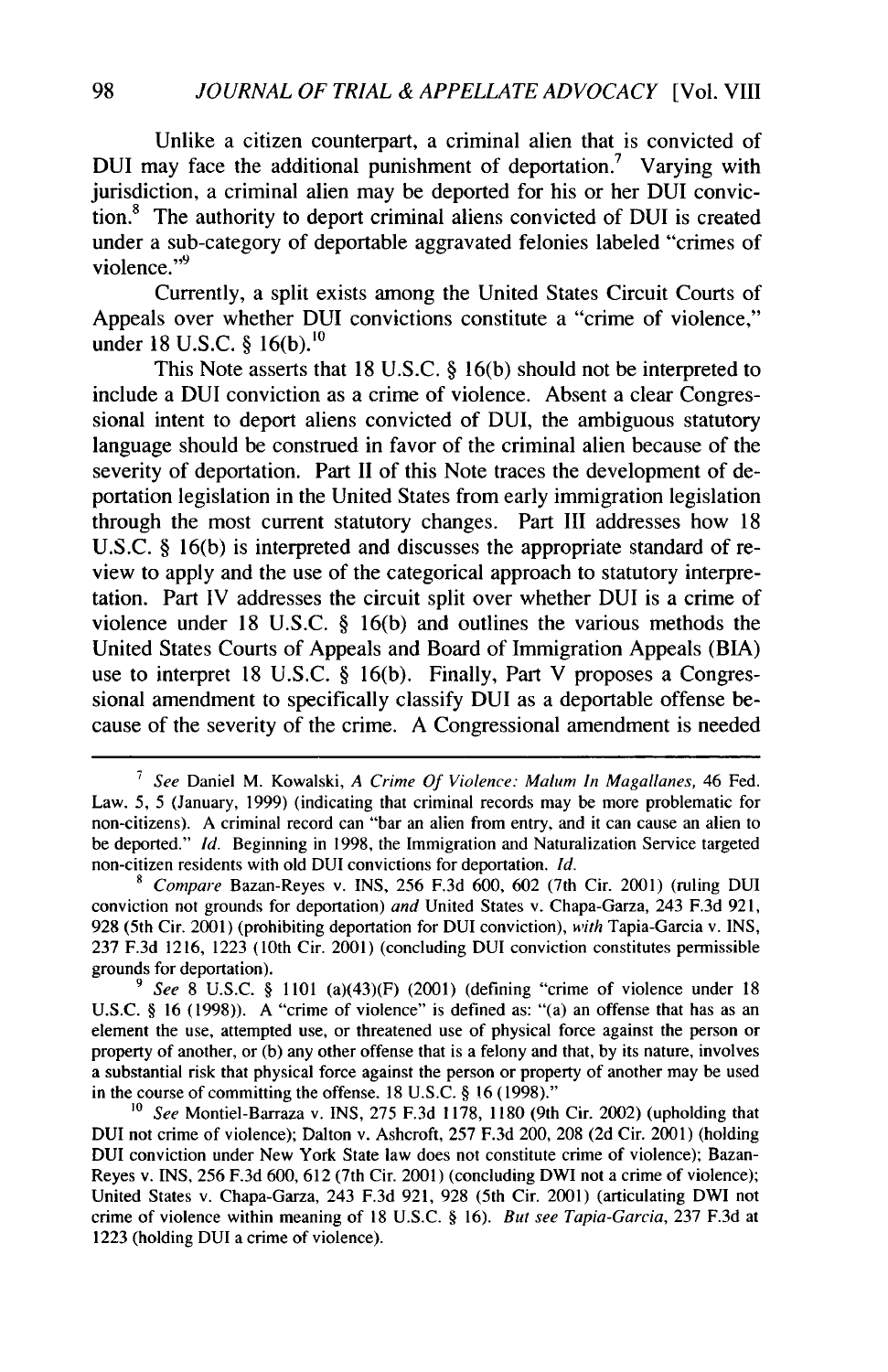to resolve confusion over whether DUI is a deportable offense and to establish uniformity among the courts and the BIA.

#### II. HISTORICAL DEVELOPMENT OF DEPORTATION LAW

The United States Constitution gives Congress broad powers to make laws regulating immigration.<sup>11</sup> Congress's broad power to regulate immigration includes the right to deport aliens.<sup>12</sup> The right to deport aliens was unexercised for over one hundred years after the signing of the Constiwas and<br>tution.<sup>13</sup>

In the late nineteenth century, Congress responded to years of unrestricted immigration by enacting several laws aimed at curbing immigration.<sup>14</sup> The first successful piece of exclusion legislation was the Chinese Exclusion Act of 1882.<sup>15</sup> The Chinese Exclusion Act only excluded Chinese immigrants, but it formed the basis for subsequent Congressional action in the immigration context.<sup>16</sup> Congress, throughout the early twentieth century, enacted laws aimed at deporting aliens and established strict guidelines and procedures for entry into the United States.<sup>17</sup> The most significant piece of comprehensive immigration legislation passed during this period was the Immigration and Nationality Act of 1952 (Act of  $1952$ ).<sup>18</sup>

12 *See* Julie Anne Rah, Note, *The Removal of Aliens Who Drink and Drive: Felony DWI As A Crime Of Violence Under § 18 U.S.C. 16(b),* 70 FORDHAM L. REV. 2109, 2112 n. 18 (2002) (indicating Congress' broad power to exclude aliens under War Powers Clause). In addition to its power under the War Powers Clause, Congress' power to control immigration may also be inferred from "the inherent right of a sovereign to control its borders." *Id.* at 2112.

*13 See* Christina LaBrie, Note, *Lack of Uniformity in the Deportation of Criminal Aliens,* 25 N.Y.U. REV. L. & Soc. CHANGE 357,358 (1999) (indicating that Congress' power over immigration went largely unused for nearly one hundred years).

14 *See* 3A AM. JUR. 2D *Aliens and Citizens §* 2 (2001) (articulating Congressional intent to curb immigration was response to years of unrestricted immigration). The Alien Act of 1789 was the first Congressional response to unrestricted immigration. *Id.* The Alien Act of 1789 gave the President the authority to deport any alien "deemed dangerous," but it only remained in effect for two years. *Id*. The second, more lasting piece of legislation, was the Chinese Exclusion Act of 1882. *Id.*

15 *See* LaBrie, *supra* note 13, at 359 (discussing effectiveness and scope of Chinese Exclusion Act). The Act was passed to circumvent the increase in Chinese immigration to the United States. *Id.*

**16** *See* LaBrie, *supra* note 13, at 359.

*17 See* Rah *supra* note 12, at 2113-15 (discussing myriad of immigration laws enacted prior to 1952).

*18 See* Rah *supra* note 12, at 2115 (characterizing Immigration and Nationality Act of 1952 as basic immigration law of United States). The Act of 1952 controls basic deportation laws. *Id.*

*<sup>&</sup>quot; See* U.S. CONST. art. I, § 8, cl. 4 (providing Congress with power to establish Uniform Rules of Naturalization); U.S. CONST. art. I, § 9, cl. **I** (addressing migration and importation of certain persons).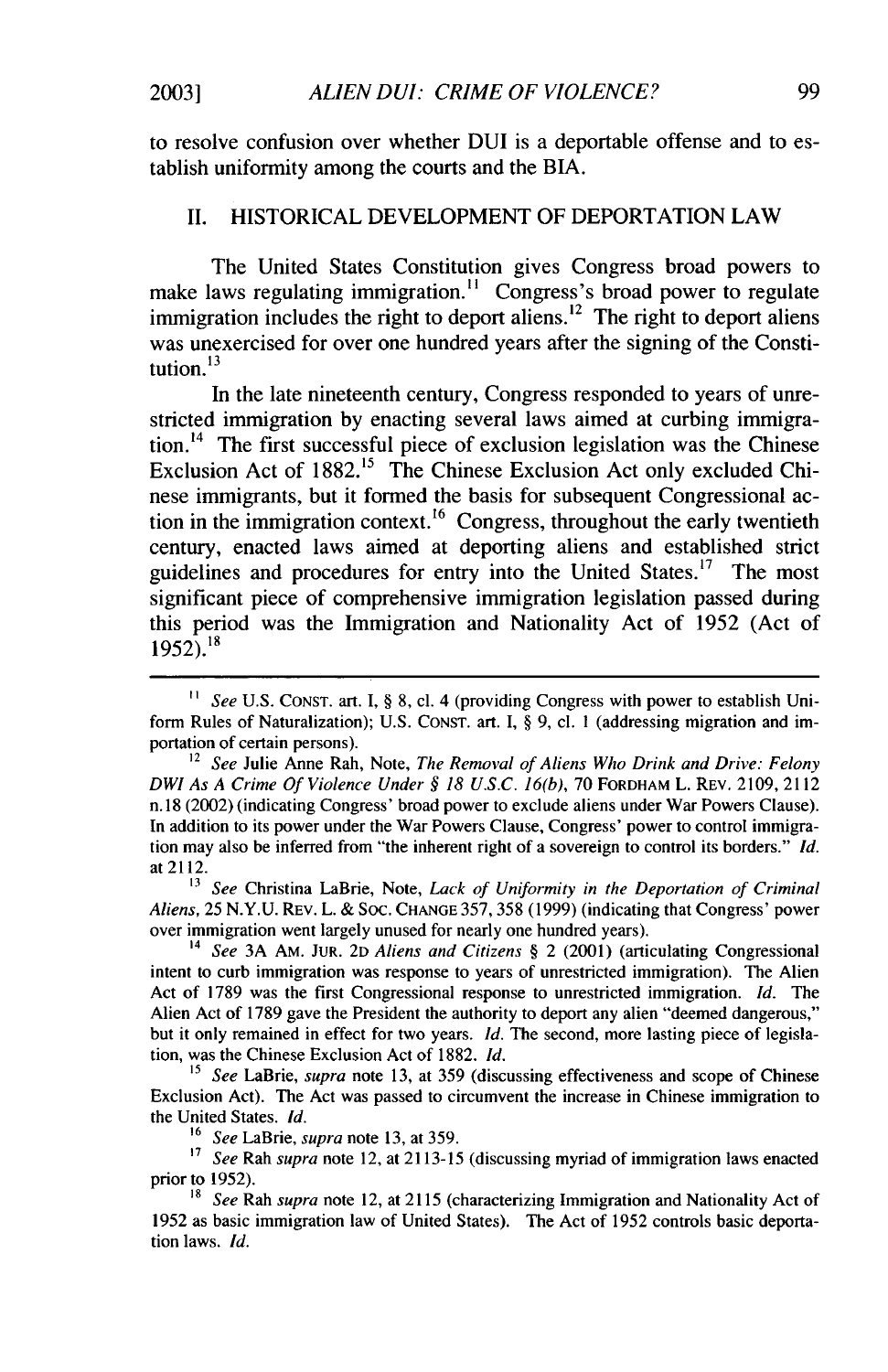The Act of 1952 established permissible grounds for deportation, procedures for deportation, and forms of relief from deportation, in limited circumstances.<sup>19</sup> Since its passage, the Act of 1952 has been amended numerous times.<sup>20</sup> Many of the most important amendments and changes to the Act of 1952, regarding deportation, have occurred in the last twenty  $years.<sup>21</sup>$ 

Since the 1980's, Congress has sought to expand the categories of deportable offenses, to expedite deportation proceedings, and to limit the availability of relief for aliens.<sup>22</sup> In 1988, Congress amended the Act of 1952 to increase penalties for aliens convicted of certain crimes and created a new class of deportable offenses: aggravated felonies.<sup>23</sup> In 1990. Congress expanded the definition of an aggravated felony when it passed the Immigration Act of 1990 (Act of 1990).<sup>24</sup> The Act of 1990 expanded the definition of an aggravated felony to include "crime of violence," as defined in 18 U.S.C. § 16.25

Congress altered the definition of an aggravated felony again in 1996 with the passage of the Antiterrorism and Effective Death Penalty Act (AEDPA) and the Illegal Immigration Reform and Immigrant Responsibility Act (IIRAIRA).<sup>26</sup> AEDPA and IIRAIRA expanded the aggravated felony category by adding numerous offenses to the aggravated felony category and by substantially lowering the requisite sentence for existing

24 *See* Brent Newcomb, Note, *Immigration Law and the Criminal Alien: A Comparison of* Policies For *Arbitrary Deportations of Legal Permanent Residents Convicted of Aggravated Felonies,* 51 OKLA. L. REV. 697, 699 (1998) (outlining history of removal law since 1988). The Immigration Act of 1990 expanded the definition of an aggravated felony and decreased the availability of relief for aliens convicted of an aggravated felony. *Id.* at 699-700.

*25 <i>Zee id.* at 699 (indicating "crime of violence" included within definition of aggravated felony after 1990).

<sup>26</sup>*See* Antiterrorism and Effective Death Penalty Act of 1996, Pub. L. No. 104-132, 110 Stat. 1214 (1996); Illegal Immigration Reform and Immigrant Responsibility Act of 1996, Pub. L. No. 104-208, **110** Stat. 3009 (1996).

**<sup>&</sup>quot;9** *See* Rah *supra* note 12, at 2115-16 (discussing scope of Act of 1952 in relation to deportation proceedings).

number proceedings).<br><sup>20</sup> *See LaBrie, supra* note 13, at 360 (noting numerous changes to Act of 1952).

deportation discussions). <sup>22</sup>*See* LaBrie, *supra* note 13 at 360 (discussing intent of Congress).

<sup>&</sup>lt;sup>23</sup> See Mary L. Sfasciotti, *Representing Aliens in Criminal Cases* - *Recent Amendments To The Immigration and Naturalization Act,* 79 ILL. B.J. 78, 80 (1991) (discussing Congressional amendments to Act of 1952). Under the Anti-Drug Abuse Act of 1988, Congress created a new category of deportable offenses that provided for the deportation of aliens convicted of aggravated felonies. *Id.* In 1990, Congress expanded the aggravated felony category to include illicit trafficking of a controlled substance, any offense related to money laundering, and any "crime of violence" as defined in 18 U.S.C. § 16 for which the term of imprisonment is at least five years. *Id.*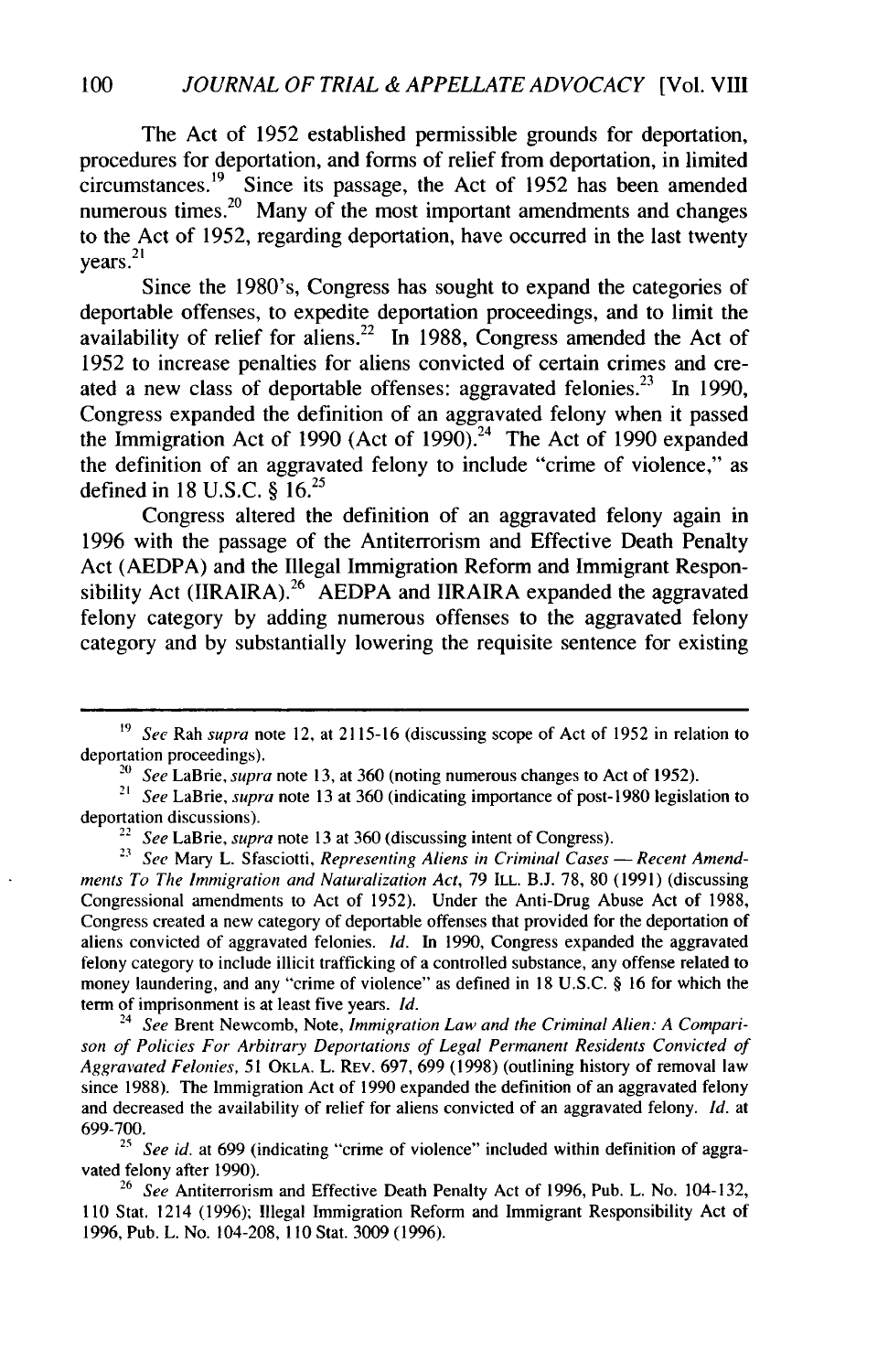crimes to qualify as an aggravated felony.<sup>27</sup> The IIRAIRA, in particular, lowered the previous five-year sentence requirement for a crime of violence to at least a one-year sentence requirement.<sup>28</sup> The reduction of the requisite sentence notably expanded this category of deportable offenses because crimes of violence that were previously outside the scope of deportation are now considered deportable offenses. <sup>29</sup>

#### III. INTERPRETING 18 U.S.C. § 16(B)

#### *A. Standard of Review*

*In Chevron v. National Resources Defense Council,<sup>30</sup>*the Supreme Court opined that statutory interpretation begins with an examination of the statutory language itself.<sup>31</sup> If the statutory language and the intent of Congress are unclear, a judicial construction of the statute must consider if the administrative agency, charged with administering the statute, provides a reasonable interpretation of the statute.<sup>32</sup> The federal courts, under *Chevron,* must afford substantial deference to an agency's interpretation of a statute it administers.<sup>33</sup> Courts are not required to apply *Chevron* deference where an agency is interpreting a state or federal criminal statute, which it does not administer.<sup>34</sup>

28 *See* IIRAIRA, Pub. L. No. 104-208, § 321, 110 Stat. 3009 (reducing requisite sentence for crime of violence from five years to at least one year).

<sup>29</sup>*See* Prinz, *supra* note 27, at 329 (proffering reduction of requisite sentence from five years to one year is significant expansion).

 $30\,$  467 U.S. 837 (1984).

*31 See* Chevron v. Natural Res. Def. Council, 467 U.S. 837, 843-44 (1984) (discussing how courts should review administrative agency's interpretation of statute). In reviewing a statute administered by an administrative agency, a court must address two questions: (1) Is Congressional intent clear, and (2) if Congressional intent is ambiguous, is the agency's interpretation of the statute permissible and can be deferred to. *Id.*

<sup>3</sup>*See id. at* 843-44 (discussing if statute silent or ambiguous, reviewing court should consider agency's permissible construction of statute).

**<sup>33</sup>***See* Rah, supra note 12, at 2136 (addressing when *Chevron* deference applied). Chevron deference only applies when an agency interprets a statute it is charged with administering. *Id.* Courts are not required to apply *Chevron* deference when an agency is interpreting a state or federal criminal statute. *Id.*

<sup>34</sup>*See* Rah, *supra* note 12, at 2136 (articulating that *Chevron* deference not applicable to interpretation of federal or state criminal laws).

<sup>&</sup>lt;sup>27</sup> See Richard L. Prinz, Criminal Aliens Under the IIRAIRA, SD61 A.L.I.-A.B.A. 319, 322-23 (1999) (outlining changes to definition of aggravated felonies). "Both the AEDPA and IIRAIRA have added new crimes and lowered the sentence required for existing crimes to the point that seemingly all convictions considered felonies under federal law will qualify as aggravated felonies." *Id.* at 322. In 1988, the original definition of an aggravated felony contained only one paragraph. *Id.* In contrast, the current definition includes twenty-one paragraphs. *Id.*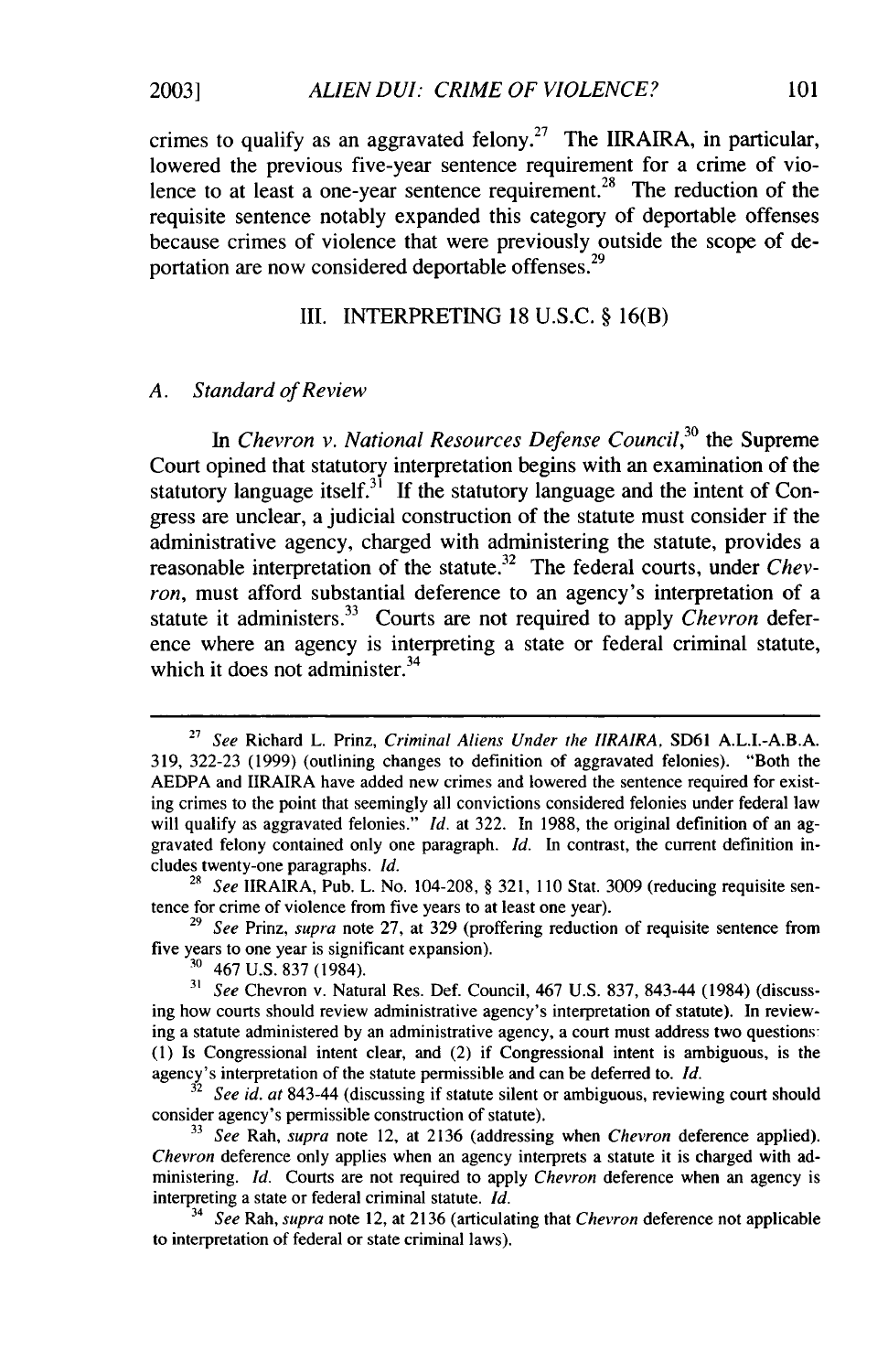#### 102 *JOURNAL OF TRIAL & APPELLATE ADVOCACY* [Vol. VIII

A circuit court, reviewing an interpretation of 18 U.S.C. § 16(b) by the BIA, is not required to apply *Chevron* deference because although the Immigration and Naturalization Service (INS) defines "crime of violence" under 8 U.S.C. § 1101(a)(43)(F) with reference to 18 U.S.C. § 16, 18 U.S.C. § 16 is a federal criminal statute.<sup>35</sup> The court, therefore, may review a BIA interpretation of 18 U.S.C. § 16(b) de novo. <sup>36</sup>

#### *B. Statutory Interpretation: A Categorical Approach*

Regardless of the standard of review applied, the United States Circuit Courts of Appeals and the BIA uniformly apply a categorical approach to determine whether an offense falls within the definition of a crime of violence under 18 U.S.C.  $\frac{8}{3}$  16(b).<sup>37</sup> Pursuant to 18 U.S.C.  $\frac{8}{3}$  16(b), a crime of violence is defined as: "any other offense that is a felony and that, by its nature, involves a substantial risk that physical force against the person or property of another may be used in the course of committing the of $fense.^{38}$ 

To determine if an offense falls within the definition of a crime of violence, a fact finder must first decide whether the crime is a felony.<sup>39</sup> Second, if the offense is determined to be a felony, the fact finder must determine, based on the generic elements of the offense, whether the commission of the offense would likely present a "risk that physical force would be used against the person or property of another, irrespective of whether the risk develops or harm actually occurs.<sup>140</sup> This two-part analysis is referred to as the categorical approach to statutory interpretation.<sup>41</sup>

 $8\,$  18 U.S.C. § 16(b) (1998).

**<sup>35</sup>***See* Dalton v. Ashcroft, 257 F.3d 200, 203-04 (2d Cir. 2001) (establishing court's ability to review interpretations of 18 U.S.C. § 16(b) de novo rather than applying *Chevron* deference). Courts will, generally, afford *Chevron* deference to BIA interpretations of the Immigration and Naturalization Act, except where the BIA interprets a state or a federal criminal statute. *Id.*

<sup>36</sup>*See id.* at 203-04. *But see* Tapia-Garcia v. INS, 237 F.3d 1216, 1220-21 (10th Cir. 2001) (applying *Chevron* deference to BIA interpretation of 18 U.S.C. § 16(b)). In *Tapia-Garcia,* the Tenth Circuit applied *Chevron* deference because 18 U.S.C. § 16(b) is ambiguous and BIA's interpretation of the statute is reasonable. *Id.*

**<sup>37</sup>***See, e.g.,* Bazan-Reyes v. INS, 256 F.3d 600 (7th Cir. 2001); *Tapia-Garcia,* <sup>237</sup> F.3d at 1216; Magallanes, 22 I. & N. Dec. 1, 1998 WL 133301 (BIA March 19, 1998).

**<sup>39</sup>***See* Matter of Alcantar, 20 I. & N. Dec. 801, 812, 1994 WL 232083 (BIA May, 25 1994) (applying categorical approach to interpretation of 18 U.S.C. § 16(b)). Historically, there has been a dispute among the courts over whether courts should go beyond the mere generic elements of the offense and consider the underlying facts of the conviction. *Id.* at **810.** Courts apply a categorical approach because 18 U.S.C. § 16(b) "contemplates a generic category of offenses which typically present the risk of injury to a person or property irrespective of whether the risk develops or harm actually occurs." *Id.* at 809.

<sup>40 18</sup> U.S.C. § 16(b) (1998); *see id.* at 812 (discussing second step in statutory interpretation).

<sup>&</sup>lt;sup>41</sup> *See id.* (articulating label of two-step analysis as categorical approach).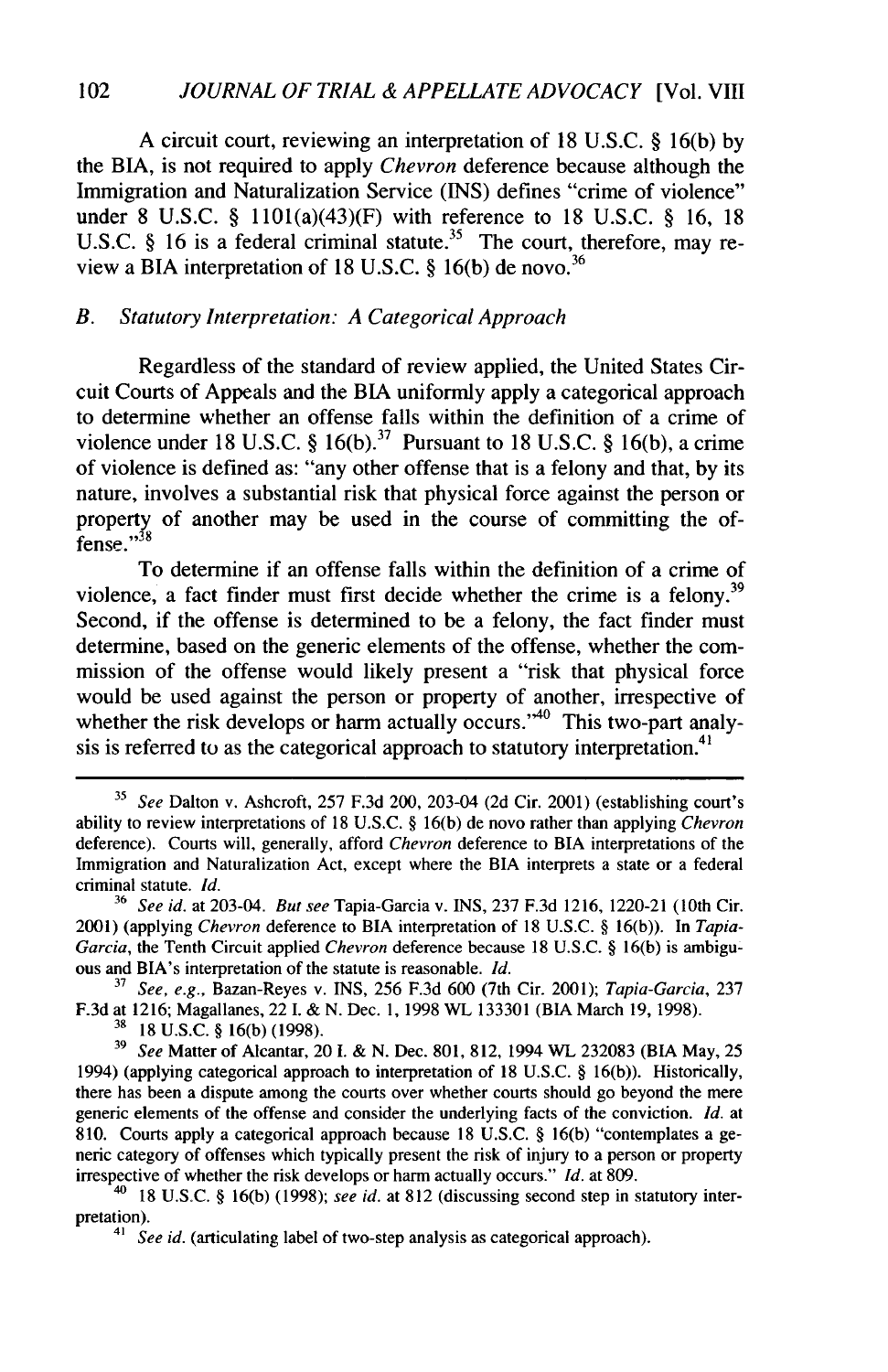Offenses, typically within the parameters of 18 U.S.C. § 16(b), share the potential to result in harm to either the person or property of another.<sup>42</sup> Violent offenses, such as armed robbery, assault, battery, and involuntary manslaughter, have typically been categorized as crimes of violence under 18 U.S.C.  $\frac{1}{9}$  16(b).<sup>43</sup> Currently, the United States Circuit Courts of Appeals are divided over whether drunk driving is a crime of violence under  $18$  U.S.C. §  $16(b)$ .<sup>44</sup>

#### IV. CIRCUIT SPLIT

The United States Circuit Courts of Appeals are split over the issue of whether DUI is a crime of violence as defined in 18 U.S.C. § 16(b).<sup>45</sup> The Second, Fifth, Seventh, and Ninth Circuits have held that DUI is not a crime of violence, while the Tenth Circuit has concluded that DUI is a crime of violence.<sup>46</sup>

*A. BIA Historical Interpretation: DUI Is a Crime of Violence*

Historically, the BIA has held that DUI is a crime of violence under 18 U.S.C. § 16(b), and therefore, grounds for deportation.<sup>47</sup> In *Magal*-

<sup>43</sup>*See* D, 20 I. & N. Dec. 827, 1994 BIA LEXIS 6, at \*3-4 (BIA June 24, 1994) (holding respondents' convictions for armed robbery, assault, and battery constitute crimes of violence); Alcantar, 20 I. & N. Dec. 801, 813-14, 1994 WL 232083, at \*10 (BIA May 25, 1994) (holding respondent's conviction for involuntary manslaughter constitutes a crime of violence under 18 U.S.C. § 16(b)).

*<sup>44</sup>See supra* note 10 and accompanying text (outlining circuit split).

*<sup>45</sup>See* Montiel-Barraza v. INS, 275 F.3d 1178, 1180 (9th Cir. 2002) (upholding **DUI** not crime of violence); Dalton v. Ashcroft, 257 F.3d 200, 208 (2d Cir. 2001) (holding DUI conviction under New York State law does not constitute "crime of violence"); Bazan-Reyes v. INS, 256 F.3d 600, 612 (7th Cir. 2001) (concluding DUI not a "crime of violence"); United States v. Chapa-Garza, 243 F.3d 921, 928 (5th Cir. 2001) (articulating DWI not crime of violence within meaning of 18 U.S.C. § 16); *see also* Ramos, 23 I. & N. Dec. 336, 2002 BIA LEXIS 7, \*30 (BIA April 4, 2002) (reversing previous position that DUI crime of violence under 18 U.S.C. § 16(b)). *But see* Tapia-Garcia v. INS, 237 F.3d 1216, 1223 (10th Cir. 2001) (holding DUI a crime of violence); Puente-Salazar, 22 I. & N. Dec. 1006, 1999 WL 770709, at \*21 (BIA September 29, 1999) (holding DUI crime of violence), *overruled by,* Ramos, 23 I. & N. Dec. 336, 2002 BIA LEXIS 7 (BIA April 4, 2002); Magallanes, 22 I. & N. Dec. 1, 1998 WL 133301 (BIA March 19, 1998) (finding DUI crime of violence), *overruled by,* Ramos, 23 I. & N. Dec. 336, 2002 BIA LEXIS 7 (BIA April 4,  $2002$ ).

*<sup>46</sup>See supra* note 44 and accompanying text (outlining circuit split).

<sup>47</sup>*See* Puente-Salazar, 22 I. & N. Dec. 1006, 1999 WL 770709 (BIA September 29, 1999) (holding DUI crime of violence), *overruled* by, Ramos, 23 I. & N. Dec. 336, 2002

**20031**

<sup>42</sup>*See* Alcantar, 20 I. & N. Dec. 801, 809, 1994 WL 232083, at \*6 (BIA May 25, 1994) (discussing characteristic commonly shared by offenses included within definition of 18 U.S.C. § 16(b)). If a court determines that an offense involves the risk of harm, then that offense is classified under 18 U.S.C. § 16(b) as a crime of violence. *Id.* It is immaterial whether the risk of harm results in the infliction of actual harm. *Id.*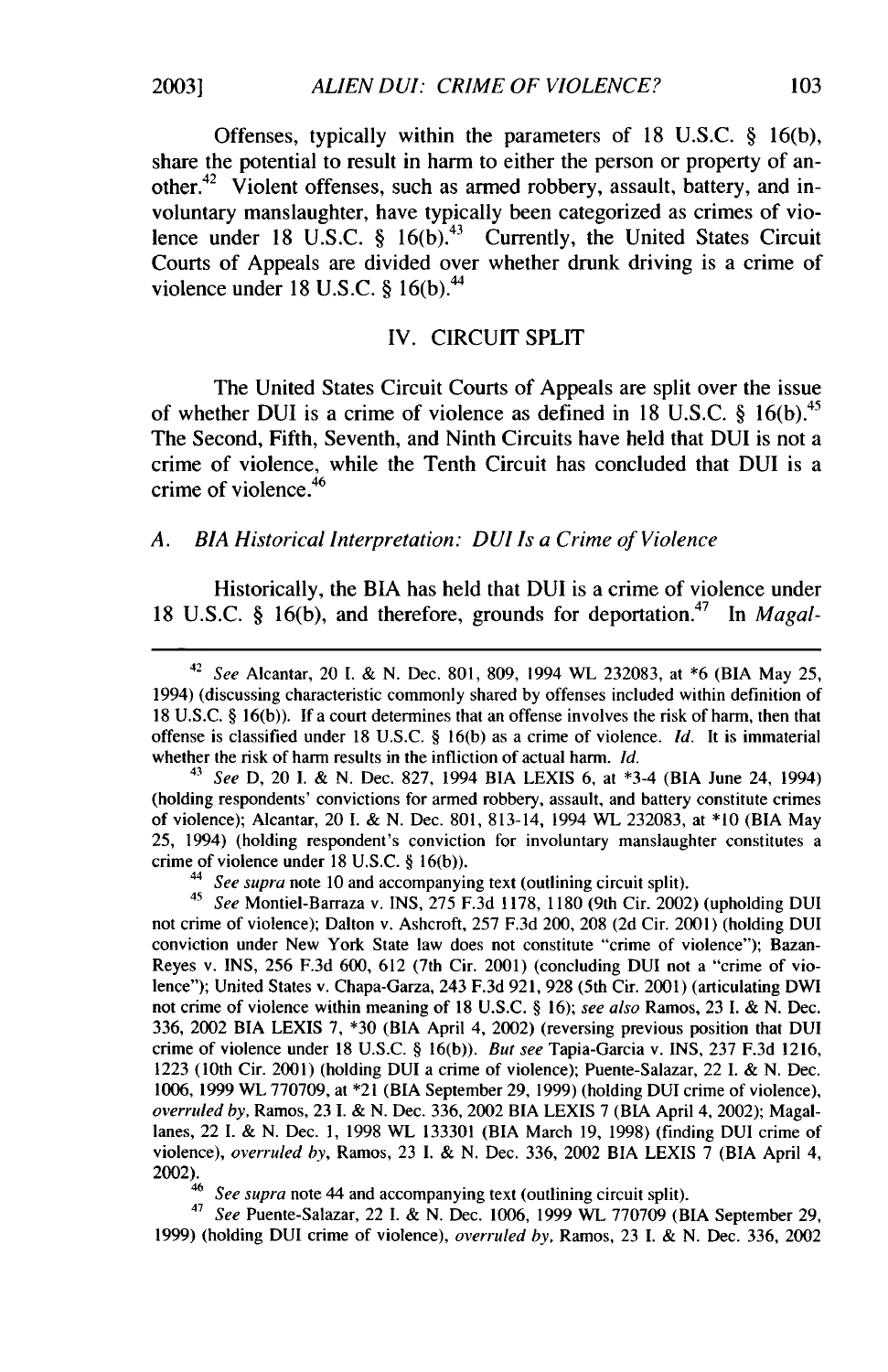*lanes,48* the BIA first concluded that DUI is a crime of violence as defined in 18 U.S.C.  $\frac{8}{16(b)}$ .<sup>49</sup> The BIA reasoned that drunk driving is a serious offense that, by its nature, presents a serious risk of physical harm to the general public.<sup>50</sup> The BIA concluded that DUI is a crime of violence because it is an offense that involves a "substantial risk of physical harm to persons and property."<sup>51</sup> In *Puente-Salazar*,<sup>52</sup> the BIA, following its precedent in *Magallanes,* concluded that the respondent's conviction for DWI, under Texas law, was a crime of violence because "operating a motor vehicle while intoxicated may create a substantial risk that physical force will be applied." $53$ 

#### *B. Drunk Driving Is a Crime of Violence Under 18 U.S.C. § 16(b)*

In *Tapia-Garcia v. INS,<sup>54</sup>*the Tenth Circuit Court of Appeals ruled that respondent's conviction for DUI constituted a crime of violence as defined in 18 U.S.C. § 16(b).<sup>55</sup> Applying *Chevron* deference, the Tenth Circuit deferred to the BIA's interpretation of the statute and concluded that drunk driving is properly categorized as a crime of violence because "the generic elements of the offense present a substantial risk that physical force... may be used."<sup>56</sup> The Tenth Circuit reasoned that drunk driving is **57** a reckless act that regularly results in injury.

49 *See* Magallanes, 22 I. & N. Dec. 1, 1998 WL 133301 (BIA March 19, 1998) (holding DUI crime of violence).

<sup>50</sup> *See id.* (observing that drunk driving dangerous activity that often results in harm). Drunk driving is a problem of great magnitude, and therefore, the state has a strong interest in eliminating the drunk driving epidemic. *Id.* "The risk of injury from drunk driving is neither conjectural or speculative" because "the dangers associated with drunk driving are well-known and well-documented." United States v. Rutherford, 54 F.3d 370, 376 (7th Cir. 1995). *51 id.*

<sup>52</sup>22 I. & N. Dec. 1006, 1999 WL 770709 (BIA September 29, 1999).

54 237 F.3d 1216 (10th Cir. 2001).

*55 See* Tapia-Garcia v. INS, 237 F.3d 1216 (10th Cir. 2001) (concluding that respondent deportable based on DUI conviction). Tapia-Garcia, a legal permanent resident of United States and Mexican citizen, was convicted in Idaho for DUI. *Id.* at 1217. The INS commenced deportation proceedings after Tapia-Garcia served two months of his five-year sentence. *Id.* An immigration judge found that Tapia-Garcia's DUI offense constituted a crime of violence under 18 U.S.C. § 16(b) and ordered deportation. *Id.* Tapia-Garcia appealed to the BIA, who dismissed his appeal. *Id.*

<sup>56</sup>*See Tapia-Garcia,* 237 F.3d at 1223 (concluding that DUI presents serious risk of injury to make it crime of violence).

**,7** *See id.* at 1222 (referencing inherent risk of drunk driving). The court recognized that the "well-documented danger inherent in drunk driving supports the conclusion that a

BIA LEXIS 7 (BIA April 4, 2002); Magallanes, 22 I. & N. Dec. 1, 1998 WL 133301 (BIA March 19, 1998) (holding DUI crime of violence for deportation purposes), *overruled by,* Ramos, 23 I. & N. Dec. 336, 2002 BIA LEXIS 7 (BIA April 4, 2002).

**<sup>48</sup>**22 **1.** & N. Dec. 1, 1998 WL 133301 (BIA March 19, 1998).

*<sup>53</sup>id.*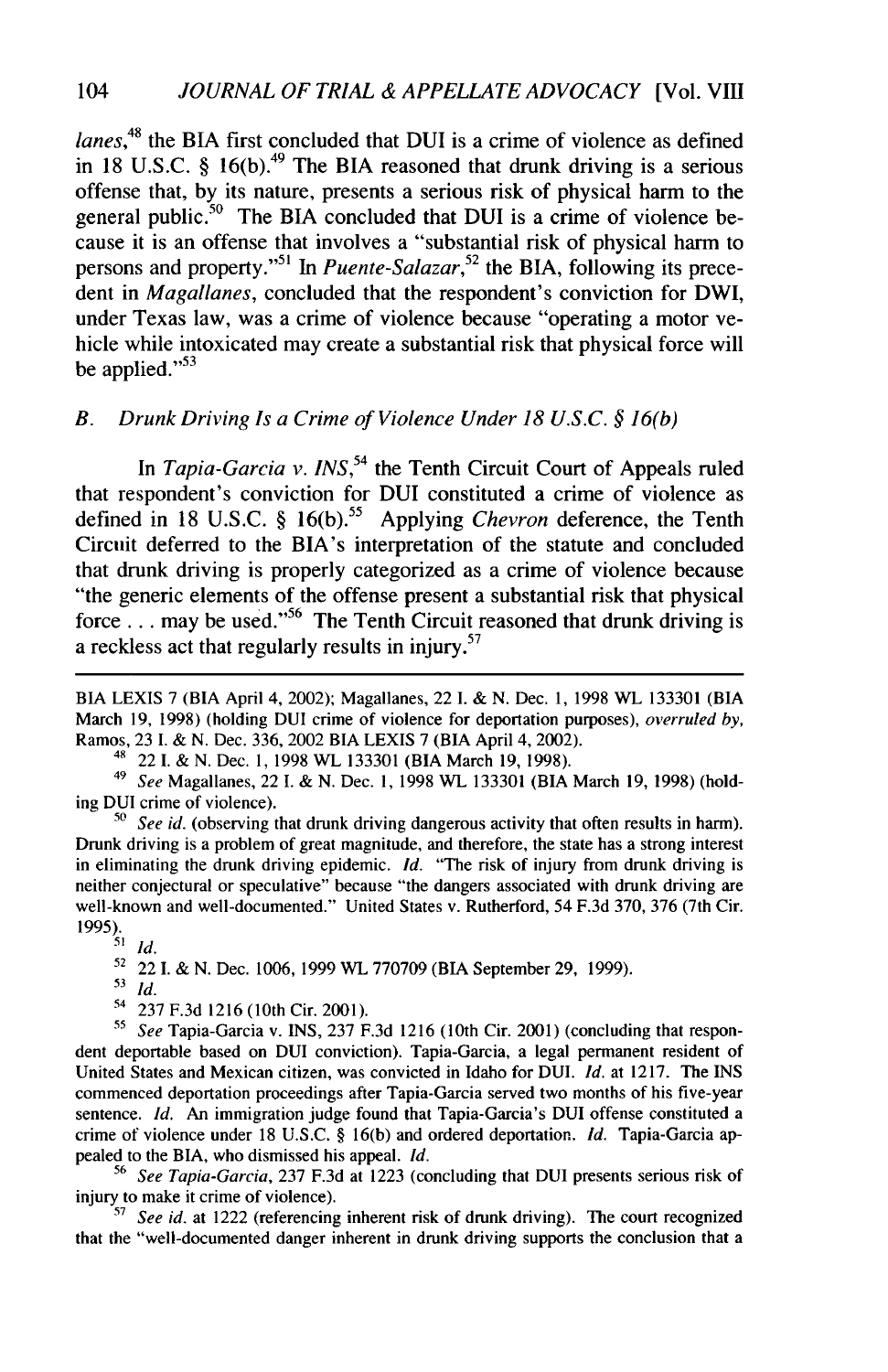**2003]**

Although the Tenth Circuit applied a deferential standard of review, the court also relied on its own independent justifications to support its conclusion that DUI is a crime of violence under 18 U.S.C.  $\S$  16(b).<sup>58</sup> Specifically, the Tenth Circuit recognized the inherent dangers of drunk driving, and thus supported the BIA's interpretation of DUI as a crime of violence.<sup>59</sup> The Tenth Circuit's reasoning suggests that it not only deferred to the BIA's interpretation of 18 U.S.C.  $\S$  16(b), but that it also agreed with the BIA's approach. $60$ 

#### *C. Drunk Driving Is Not a Crime of Violence Under 18 U.S.C. § 16(b)*

In contrast to the Tenth Circuit, the Second, Fifth, Seventh, and Ninth Circuits, reviewing the issue de novo, have held that DUI does not constitute a crime of violence under 18 U.S.C.  $\S$  16(b).<sup>61</sup> The Second, Fifth, Seventh, and Ninth Circuits have consistently ruled DUI is not a crime of violence, but have failed to adopt a uniform approach for analyzing 18 U.S.C. §  $16(b)$ .<sup>62</sup> These circuit courts have endorsed varying approaches for determining what constitutes a crime of violence under 18  $U.S.C.$  § 16(b). $^{63}$ 

*<sup>59</sup>See id.* at \*43 (clarifying Tenth Circuit relied on its own statistical data to conclude **DUI** crime of violence).

*<sup>60</sup>See id.* at \*44 (proffering Tenth Circuit did not find DUI crime of violence solely because of deferential review).

<sup>61</sup>*See* Montiel-Barraza v. INS, 275 F.3d 1178, 1180 (9th Cir. 2002) (upholding **DUI** not crime of violence); Dalton v. Ashcroft, 257 F.3d 200, 208 (2d Cir. 2001) (holding DWI conviction under New York State law does not constitute "crime of violence"); Bazan-Reyes v. INS, 256 F.3d 600, 602 (7th Cir. 2001) (concluding **DUI** not a "crime of violence"); United States v. Chapa-Garza, 243 F.3d 921, 928 (5th Cir. 2001) (articulating DWI not crime of violence within meaning of 18 U.S.C. § 16(b)). *But see* Tapia-Garcia v. INS, 237 F.3d 1216, 1223 (10th Cir. 2001) (concluding **DUI** presents serious risk of injury to make it crime of violence under 18 U.S.C. § 16(b)).

<sup>62</sup>*See* Ramos, 23 I. & N. Dec. 336, 2002 BIA LEXIS 7, at \*44 (BIA April 4, 2002) (Hurwitz, **J.,** dissenting) (highlighting that each circuit holding DUI not crime of violence has approached issue differently).

<sup>63</sup>*See* Ramos, 23 I. & N. Dec. 336, 2002 BIA LEXIS 7, at \*44-45 (BIA April 4, 2002) (Hurwitz, **J.,** dissenting) (enunciating different approaches taken by each circuit when analyzing 18 U.S.C.  $\S$  16(b)). The Fifth and Seventh Circuits have concluded that 18 U.S.C. § 16(b) only applies to offenses where "there is a substantial likelihood that the perpetrator will intentionally employ physical force against the person or property of another." *Id.* at \*44. On the other hand, the Ninth Circuit concluded that "intentional conduct is not required" for an offense to be considered a crime of violence under 18 U.S.C. § 16(b). *Id.* The Second Circuit has remained silent on the intent requirement, but has held "that the

DUI offense may also constitute a crime of violence." *Id.* at 1223.

**<sup>58</sup>***See* Ramos, 23 I. & N. Dec. 336, 2002 BIA LEXIS 7, at \*40 (BIA April 4, 2002) (Hurwitz, **J.,** dissenting) (acknowledging that Tenth Circuit did not solely apply deferential standard). The "Tenth Circuit applied a deferential standard of review in evaluating our (BIA) ruling, but also inserted some of its own reasoning to support its conclusion that our interpretation of 18 U.S.C. § 16(b) was reasonable." *Id.* at \*43.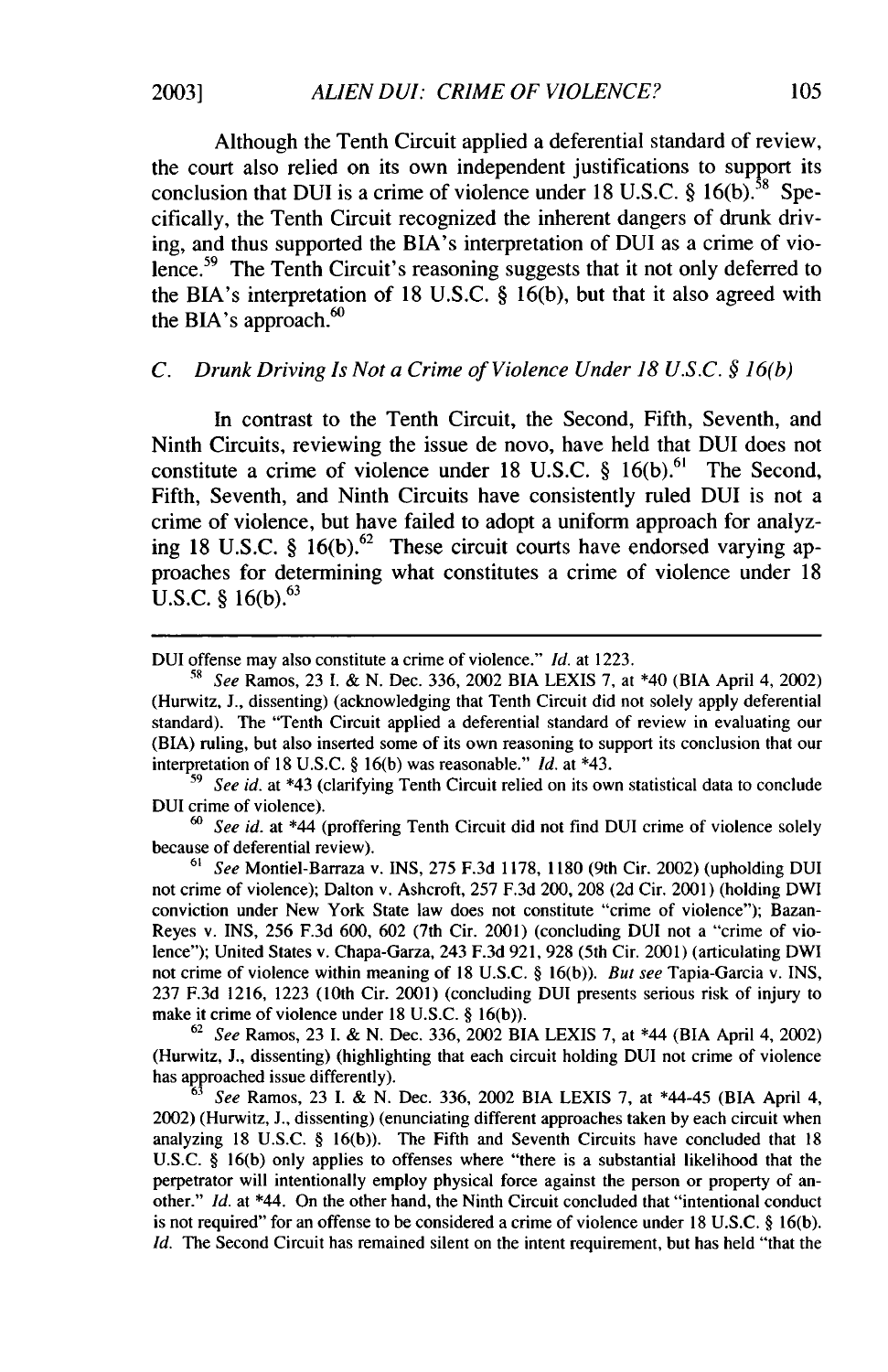# 1. Fifth Circuit and Seventh Circuit Approach: Substantial Likelihood of Intentional Force

In *United States v. Chapa-Garza*,<sup>64</sup> the Fifth Circuit held that DWI is not a crime of violence.<sup>65</sup> In reaching this conclusion, the court rejected the government's suggested construction of 18 U.S.C.  $\S$  16(b).<sup>66</sup> The government argued that the court should interpret 18 U.S.C. § 16(b) in the same manner as § 4B1.2(a)(2) of the United States Sentencing Guidelines, but the court refused to construe 18 U.S.C. § 16(b) in the same manner because  $\S$  4B1.2(a)(2) of the sentencing guidelines contains more expansive language. $67$ 

The court reasoned that, under  $\S$  4B1.2(a)(2) of the sentencing guidelines, any offense that involves a "conscious disregard of a substantial risk of injury to others" is a crime of violence.<sup>68</sup> Conversely, 18 U.S.C. § 16(b) requires only that there be a "substantial likelihood that the perpetrator will intentionally employ physical force against another's person or property."<sup>69</sup> 18 U.S.C. § 16(b) defines violent crimes more narrowly than the sentencing guidelines, and therefore, the two statutes cannot be inter-

risk inherent in drunk driving is not the risk that the driver will use physical force in the course of driving the vehicle." *Id.* at \*45.

**'** 243 F.3d 921 (5th Cir. 2001).

**<sup>65</sup>***See* United States v. Chapa-Garza, 243 F.3d 921, 928 (5th Cir. 2001) (holding that DWI not crime of violence under 18 U.S.C. § 16(b)).

*(6 See id.* at 924 (rejecting government's interpretation). The government urged the court to construe 18 U.S.C. § 16(b) in the same manner as §  $4B1.2(a)(2)$  of the United States Sentencing Guidelines, which includes drunk driving within its definition of a crime of violence. *Id.* at 925. Under U.S.S.G. § 4B1.2(a)(2), "any offense that involves 'pure recklessness,' i.e. a conscious disregard of a substantial risk of injury to others, is a crime of violence." *Id.* The court concluded that 18 U.S.C. § 16(b), unlike U.S.S.G. § 4B1.2(a)(2), requires that "there be a substantial risk that the defendant will use physical force against another's person or property in the course of committing the offense." *Id.* The sentencing guidelines only require that "the offense involve conduct that poses a serious risk of physical injury to another person." *Chapa-Garza,* 243 F.3d at 925.

**<sup>67</sup>***See id.* at 924 (discussing why 18 U.S.C. § 16(b) cannot be interpreted in same manner as sentencing guidelines). The court also rejected the government's construction of 18 U.S.C. § 16(b) for two other reasons. *See id.* First, under 18 U.S.C. § 16(b), the "'substantial risk that physical force may be used' only contemplates reckless disregard for the probability that intentional force may be employed." *Id.* Second, "the physical force described in section 16(b) is that 'used in course of committing the offense,' not the force that could result from the offense having been committed." *Id.*

<sup>68</sup>*Chapa-Garza,* 243 F.3d at 925; *see also* U.S.S.G. § 4B1.2(a)(2) (1989). Section 4B1.2(a)(2) provides, in pertinent part: "The term 'crime of violence' means any offense under federal or state law, punishable by imprisonment for a term exceeding one year, that - - (2) is burglary of a dwelling, arson, or extortion, involves the use of explosives, or otherwise involves conduct that presents a serious potential risk of physical injury to another."

69 *See Chapa-Garza,* 243 F.3d at 925.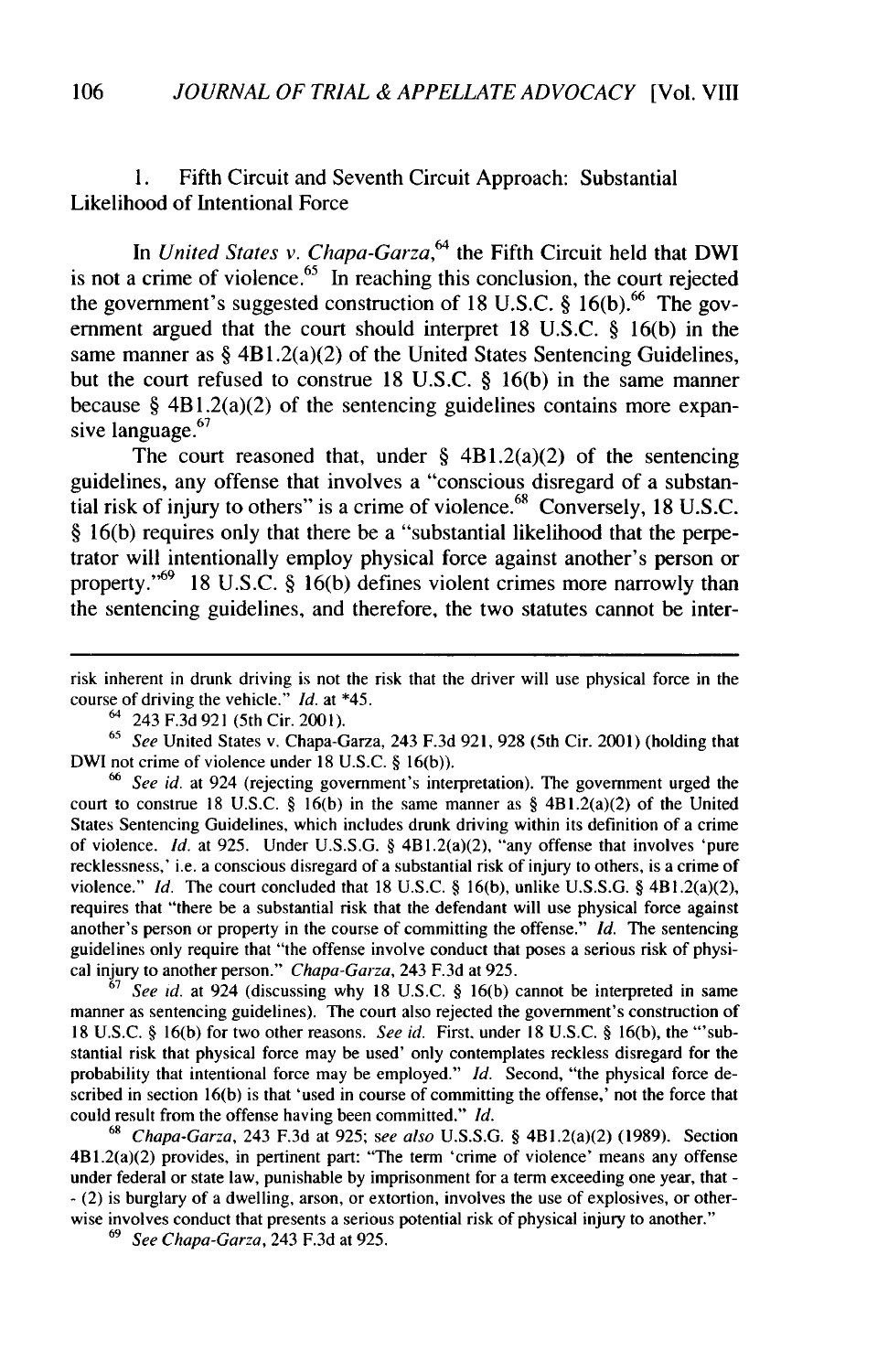preted in the same way.7° Utilizing an 18 U.S.C. § 16(b) analysis, **DUI** is not a crime of violence because intentional force against the person or property of another is rarely used to commit a felony  $DUI$ .<sup>7</sup>

The Seventh Circuit, following the reasoning of the Fifth Circuit, also concluded that DUI is not a crime of violence as defined in 18 U.S.C. § 16(b).<sup>72</sup> The court reviewed the BIA's decision that 18 U.S.C. § 16(b) includes offenses that involve reckless behavior and found that 18 U.S.C. § 16(b) only requires that "there is a substantial likelihood that the perpetrator will intentionally employ physical force against another's person or property. $173$  The court rejected the argument that 18 U.S.C. § 16(b) covers "all felonies that involve a substantial risk of one object exerting force upon another. $174$  According to the Seventh Circuit, intentional violent force is necessary before an offense can be categorized as a crime of violence. $75$ 

2. Second Circuit: Inherent Risk in Drunk Driving Is Not That the Driver Will Use Physical Force

The Second Circuit, in *Dalton v. Ashcroft,76* ruled de novo that DUI is not a crime of violence within the meaning of 18 U.S.C. § 16(b).<sup>77</sup> The

**<sup>73</sup>***Id. at 610.*

<sup>74</sup>*Id.* The Seventh Circuit refused to endorse a broad interpretation of 18 U.S.C. § 16(b). *See id.* The court noted that a broad interpretation would categorize many offenses that are generally not considered violent crimes as crimes of violence. *See id.* For example, the court indicated that a conviction for involuntary manslaughter, which is the result of speeding, would qualify as a violent crime, even though it is not typically classified as a violent crime. *See Bazan-Reyes,* 256 F.3d at 610.

**<sup>75</sup>***See id.* at 611 (describing force necessary to trigger 18 U.S.C. § 16(b)). "The force necessary to trigger 18 U.S.C. § 16(b) is more than merely opening a car door." *Id.* The force used must be actually violent in nature. *Id.*

 $76$  257 F.3d 200 (2d Cir. 2001).

**77** *See* Dalton v. Ashcroft, 257 F.3d 200, 208 (2d Cir. 2001) (ruling felony DWI conviction not crime of violence).

<sup>&</sup>lt;sup>70</sup> *See id.* at 925-27 (indicating that  $\S$  4B1.2(a)(2) and 18 U.S.C.  $\S$  16(b) cover different types of conduct). The Sentencing Guidelines definition of a crime of violence covers conduct that "presents a serious risk of injury," while 18 U.S.C. § 16(b) includes felonies that "by nature involve a substantial risk that physical force ... may be used." *Id.* at 926.

*<sup>71</sup>See id.* at 928 (stating conclusion DWI not crime of violence).

<sup>72</sup>*See* Bazan-Reyes v. INS, 256 F.3d 600, 612 (7th Cir. 2001) (holding DWI not crime of violence). Bazan-Reyes, a citizen of Mexico, was convicted of Class D felony for driving while intoxicated. *Id.* at 602-03. He was sentenced to three years in prison. *Id.* INS commenced removal proceedings, charging Bazan-Reyes with "removability" based on his DWI conviction. *Id.* The BIA found him removable based on his DWI conviction because the "term crime of violence as articulated in § 16(b) is not limited to crimes of specific intent, but also includes offenses that involve reckless behavior." *Id.* at 606. Bazan-Reyes challenged this interpretation on the grounds that 18 U.S.C. § 16(b) requires a substantial risk of intentional force and that DWI is not an offense that normally involves a substantial risk of intentional force. *See Bazan-Reyes,* 256 F.3d at 606.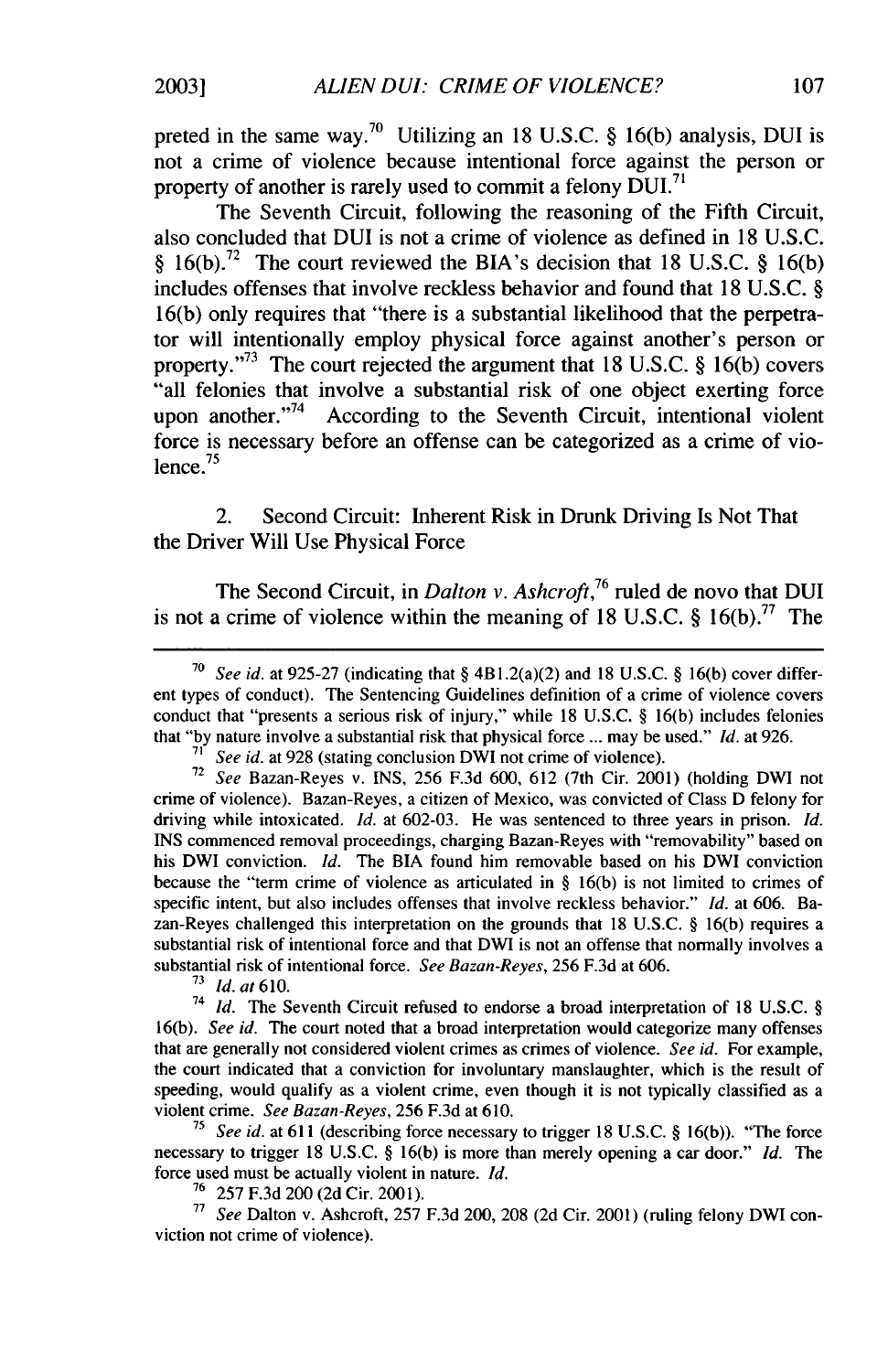court reasoned that the language of 18 U.S.C. § 16(b) "fails to capture the nature of the risk inherent in drunk driving" because the risk associated with DUI is the risk of an accident, not the risk that a driver will use force in the course of driving the vehicle.<sup>78</sup> The court rejected the argument that the "use of physical force" can be equated with an accident because, although an accident may involve force, a person who causes an accident does not "use force" in the same manner as "one might use force to pry open a heavy, jammed door."79 The court, instead, concluded that under 18 U.S.C. § 16(b) a crime of violence must involve the application of force, and not the mere risk that force will be used.<sup>80</sup>

Although the Second Circuit joined the Fifth and Seventh Circuits in their ultimate conclusion, the Second Circuit adopted its own approach to interpreting 18 U.S.C.  $\S$  16(b).<sup>81</sup> Unlike the Fifth and Seventh Circuits, the Second Circuit did not specifically address the intent issue.<sup>82</sup> The Second Circuit merely indicated, "the risk inherent in drunk driving is not the risk that the driver will use physical force in the course of driving the vehi $cle. "83$ 

## 3. Ninth Circuit: Intentional Conduct Not Required

The Ninth Circuit is the most recent circuit court to conclude that DUI is not a crime of violence. <sup>84</sup>In *Montiel-Barraza,85* the Ninth Circuit concluded that DUI is not a crime of violence because it can be violated through negligence alone.<sup>86</sup> In contrast to the Fifth and Seventh Circuits, the Ninth Circuit failed to conclude that intentional force is required for an offense to be classified as a crime of violence. $87$ 

<sup>82</sup> See id. (distinguishing approach taken by Second Circuit).

*<sup>78</sup>See id.* at 206 (indicating that language of 18 U.S.C. § 16(b) does not cover DWI). It is not clear what constitutes the "use of physical force" with respect to driving a vehicle. *Id.* "Physical force cannot be reasonably interpreted as a foot on the accelerator or a hand on the steering wheel." *Id.* It is unlikely that Congress intended all felonies that involve any sort of driving to be categorized as crimes of violence. *Id.*

**<sup>79</sup>***See Dalton,* 257 F.3d at 206 (interpreting accident to mean use of force distorts common sense meaning of accident).

*<sup>80</sup>See id.* at 207 (concluding application of force not risk of force necessary to have crime of violence).

**<sup>81</sup>***See* Ramos, 23 I. & N. Dec. 336, 2002 BIA LEXIS 7, at \*44-45 (BIA April 4, 2002) (Hurwitz, J., dissenting) (noting Second Circuit took different approach in concluding DUI not crime of violence).

**<sup>&</sup>quot;** *Id.* at \*45.

**<sup>84</sup>***See* Montiel-Barraza v. INS, 275 F.3d 1178, 1180 (9th Cir. 2002).

**<sup>8&#</sup>x27;** 275 F.3d 1178 (9th Cir. 2002).

**<sup>86</sup>***See Montiel-Barraza,* 275 F.3d at 1180 (holding if DUI with injury to another not crime of violence, then **DUI** alone not crime of violence).

**<sup>87</sup>***See* Ramos, 23 I. & N. Dec. 336, 2002 BIA LEXIS 7, at \*44-45 (BIA April 4, 2002) (highlighting differences between circuit court approaches).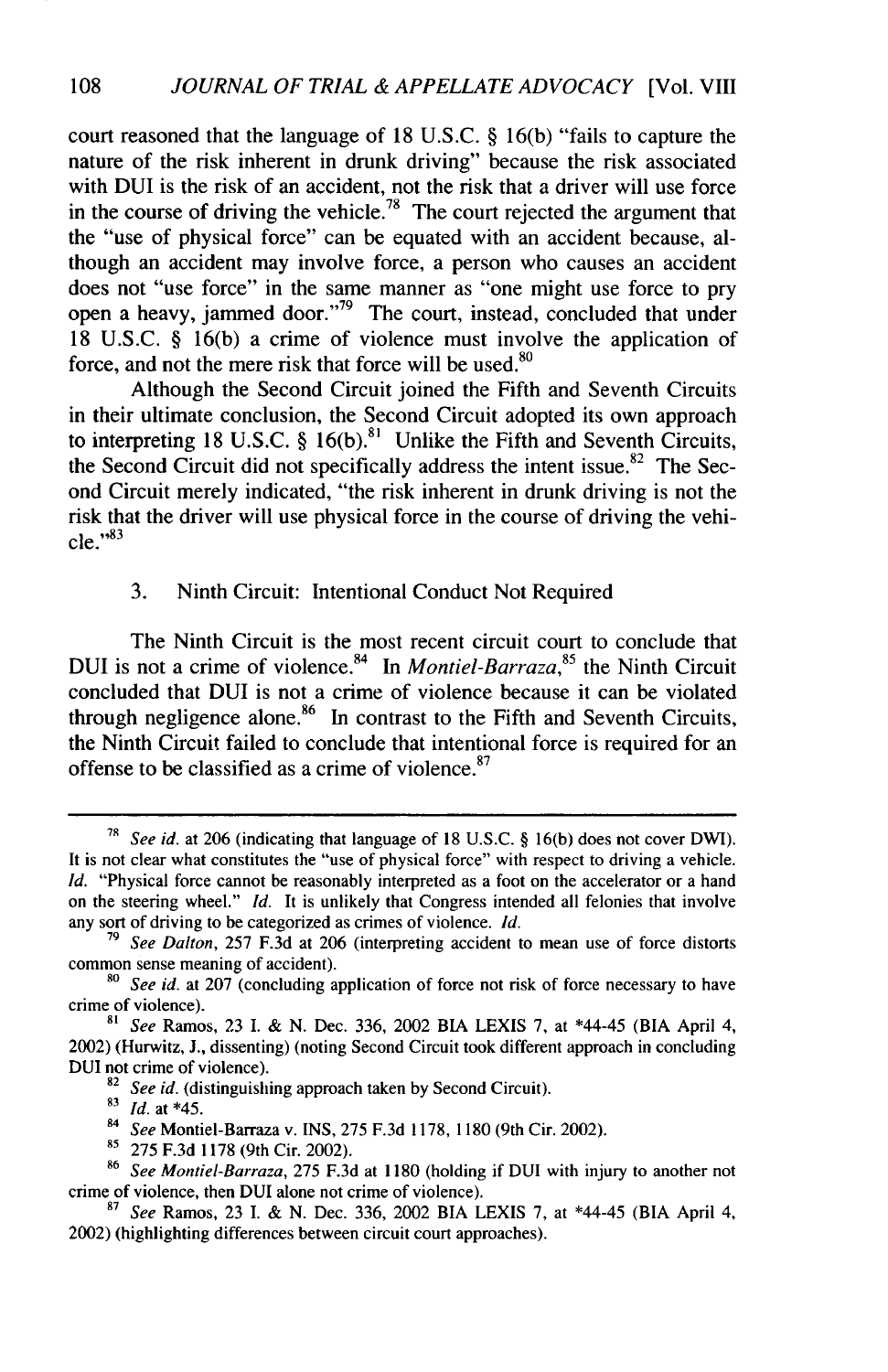The United States Circuit Courts of Appeals agree that the level of intent required for an offense to qualify as a crime of violence is more than negligence, even though their approaches to reaching the conclusion that **DUI** is not a crime of violence vary.88 An offense is a crime of violence if it involves a volitional application of force, rather than an accidental application of force.<sup>89</sup> There is still disagreement, however, over whether a mens rea of recklessness or "recklessness plus" is the appropriate level of requisite intent.<sup>90</sup>

#### *D. BIA Current Interpretation: DUI Is Not a Crime of Violence*

On April 4, 2002, the BIA in *Ramos*,<sup>91</sup> changed its position with respect to whether **DUI** is a crime of violence and held that **DUI** will no longer be considered a crime of violence.<sup>92</sup> The BIA adopted the view of the majority of circuit courts and concluded that it will follow the law of the circuits that have addressed the issue, but in those circuits that have not ruled on the issue, it will require that "there is a substantial risk that the perpetrator may resort to the use of force" before a crime qualifies as a crime of violence under **18 U.S.C. § 16(b).<sup>93</sup>**

# V. **CONCLUSION:** PROPOSAL TO **AMEND 8 U.S.C. § 1** 101(A)(43)

Congress should amend **8 U.S.C. § 1** 101(a)(43) to allow for the deportation of aliens convicted of a felony **DUI. DUI** is a serious offense and deportation is an appropriate remedy for a **DUI** conviction. Deportation is

*<sup>89</sup>See* Ramos, **23 I. & N.** Dec. **336,** 2002 BIA **LEXIS 7,** at **\*25** (BIA April 4, 2002) (concluding that more than negligence required before offense qualifies as crime of violence).

*9 See id.*

*90 Id.* at \*24. An offense does not qualify as a crime of violence, under **18 U.S.C. § 16(b),** if the crime is committed negligently. *See id.* at **\*25.** The crime, at a minimum, must be committed recklessly. *See id.* The decisions' of Fifth and Seventh Circuits indicate that something more than simple recklessness is needed to classify the offense as a crime of violence. *See* Ramos, **23 I. & N.** Dec. **336,** 2002 BIA **LEXIS 7,** at \*24 (BIA April 4, 2002). The Ninth Circuit, on the other hand, ruled that simple recklessness is enough to make up a crime of violence. *See id.* at **\*25.** The Second Circuit did not specifically address the intent requirement. *See id.*

**9' 23 I. & N.** Dec. **336, 2002** BIA LEXIS **7** (BIA April 4, 2002).

**<sup>92</sup>***See* Ramos, **23 I. & N.** Dec. **336,** 2002 BIA **LEXIS 7,** at **\*1** (BIA April 4, 2002) (withdrawing from BIA precedent to conclude that DUI not crime of violence). The court withdrew from its decisions in *Puente and Magallanes* and concluded that **DUI** is not a crime of violence. *See id.* at **\*28.** The view of the majority of circuit courts that DUI is not a crime of violence and the interest in establishing uniformity heavily influenced the BIA decision. *See id.*

*<sup>93</sup>See id.* at **\*29** (articulating BIA's new position on **DUI** as crime of violence). Additionally, the BIA will require that an offense be committed "at least recklessly." *Id.*

**20031**